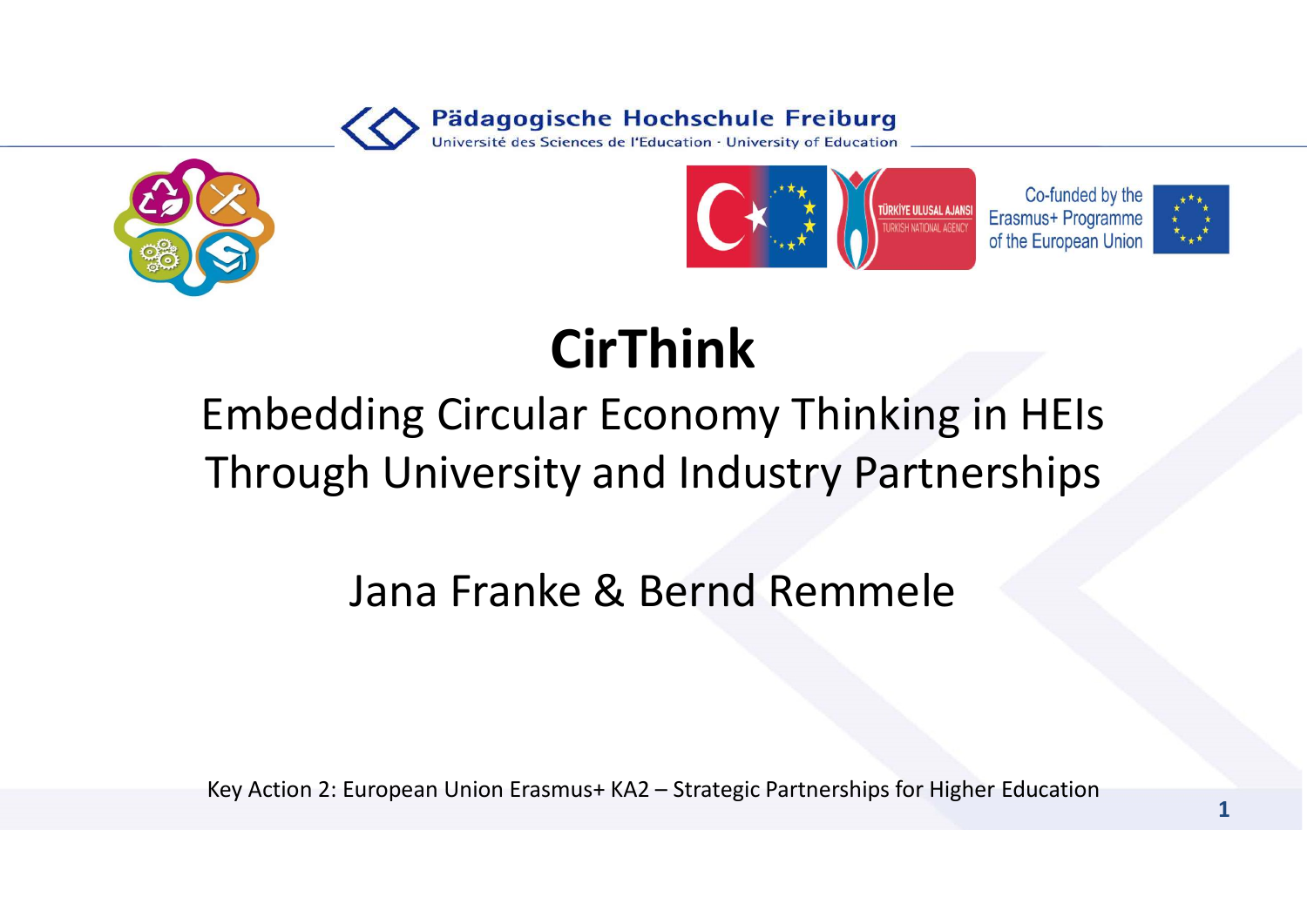

### A definition for circular economy

- The "transition to a circular economy" entails a reduced demand for natural resources and the materials that are derived from them (McCarthy et al., 2018)
- Three main mechanisms for reduction of demand: (European Commission)
	- Creating material loops
	- Slowing down material flows
	- Narrowing material flows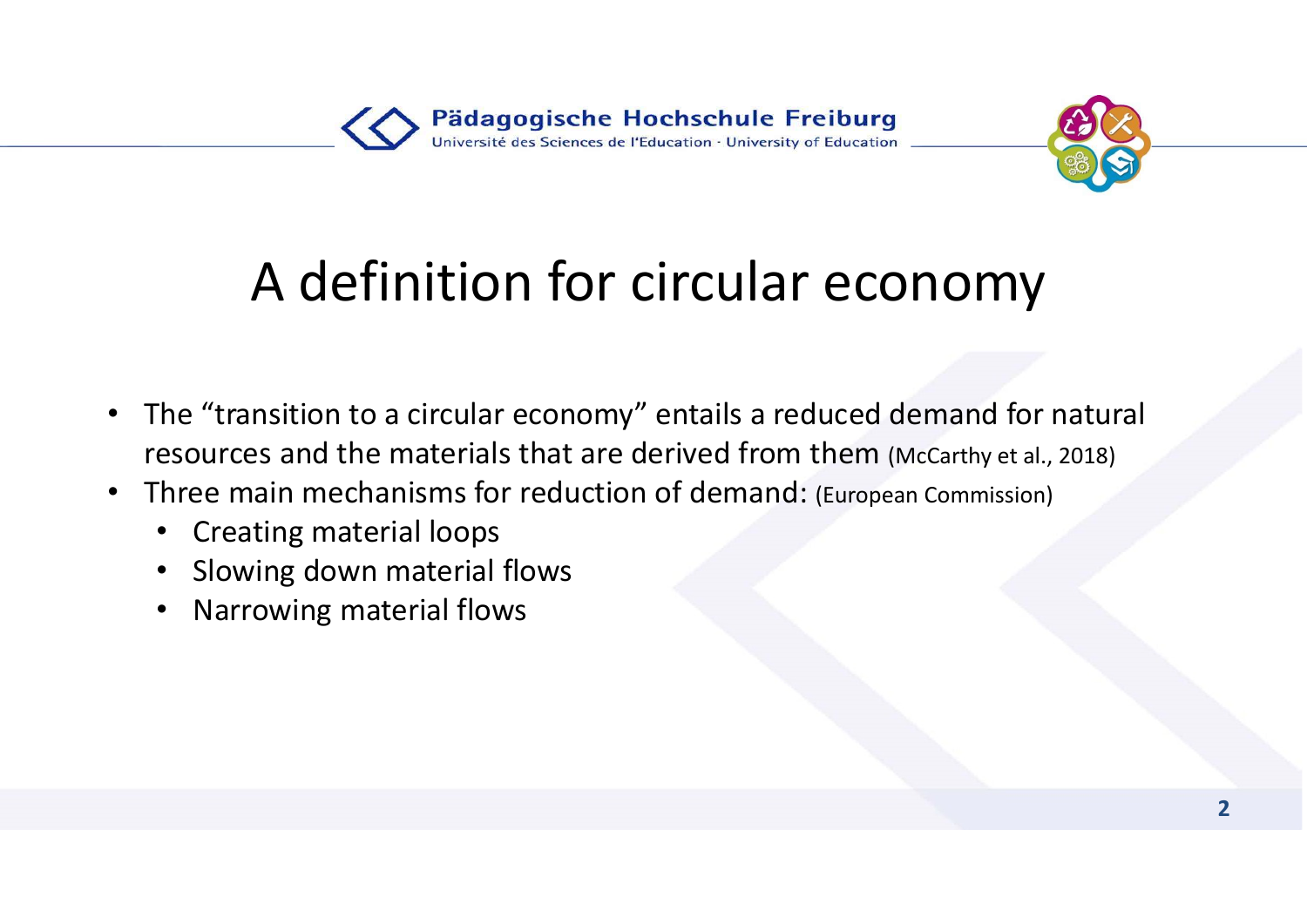

#### Stakeholder Engagement Analysis

|                                        |                                              | Pädagogische Hochschule Freiburg<br>Université des Sciences de l'Education · University of Education |              |                         |
|----------------------------------------|----------------------------------------------|------------------------------------------------------------------------------------------------------|--------------|-------------------------|
| <b>Stakeholder Engagement Analysis</b> |                                              |                                                                                                      |              |                         |
| Description of the participants:       |                                              |                                                                                                      |              |                         |
|                                        | University + Projects   Industrie + Politics |                                                                                                      | <b>Total</b> |                         |
| England                                | 19                                           | 13                                                                                                   | 32           |                         |
| Germany                                | 9                                            | $\overline{2}$                                                                                       | 11           |                         |
| Turkey                                 | 15                                           | 13                                                                                                   | 28           |                         |
| <b>Denmark</b>                         | 10                                           | 5                                                                                                    | 15           |                         |
| Spain                                  | 10                                           | 17                                                                                                   | 27           |                         |
| <b>Italy</b>                           | 25                                           | 5                                                                                                    | 30           |                         |
| Total                                  | 88                                           | 55                                                                                                   | 143          |                         |
|                                        |                                              |                                                                                                      |              | $\overline{\mathbf{3}}$ |
|                                        |                                              |                                                                                                      |              |                         |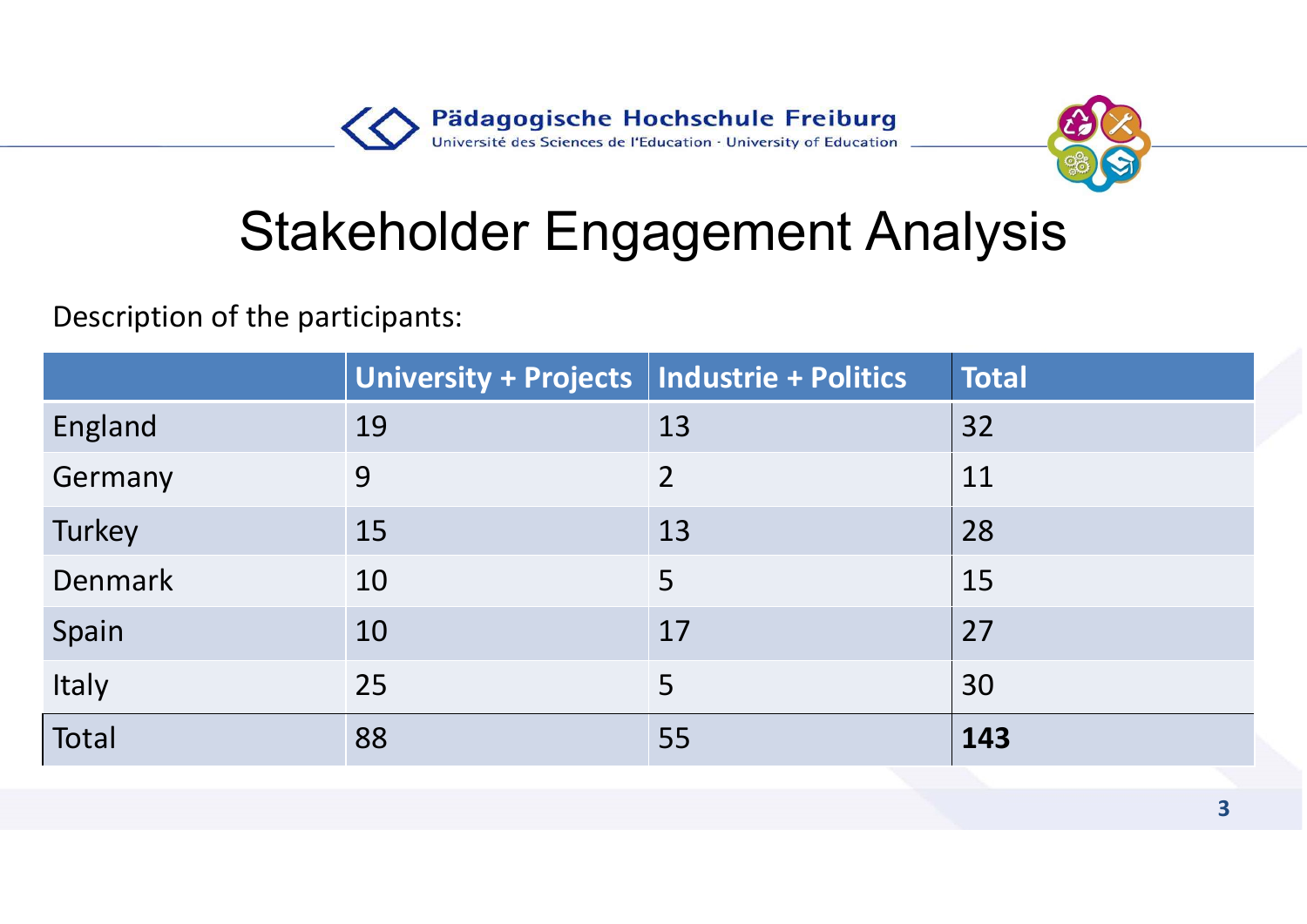#### Pädagogische Hochschule Freiburg Université des Sciences de l'Education · University of Education



#### Barriers

#### to the implementation of the circular economy

- Lack of individual and organizational awareness/understanding of circular economy goals and practices (e.g., focus on circular economy in the context of waste reduction/management)
- Lack of a policy framework to implement circular economy practices
- High transaction costs for the implementation of circular economy practices
- Evaluation of tender offers for goods and services based on price
- Incentive distortion due to circular economy practices
- Organizational integration of circular economy for "greenwashing" purposes
- Small size of circular economy organizations and the scale of demand from businesses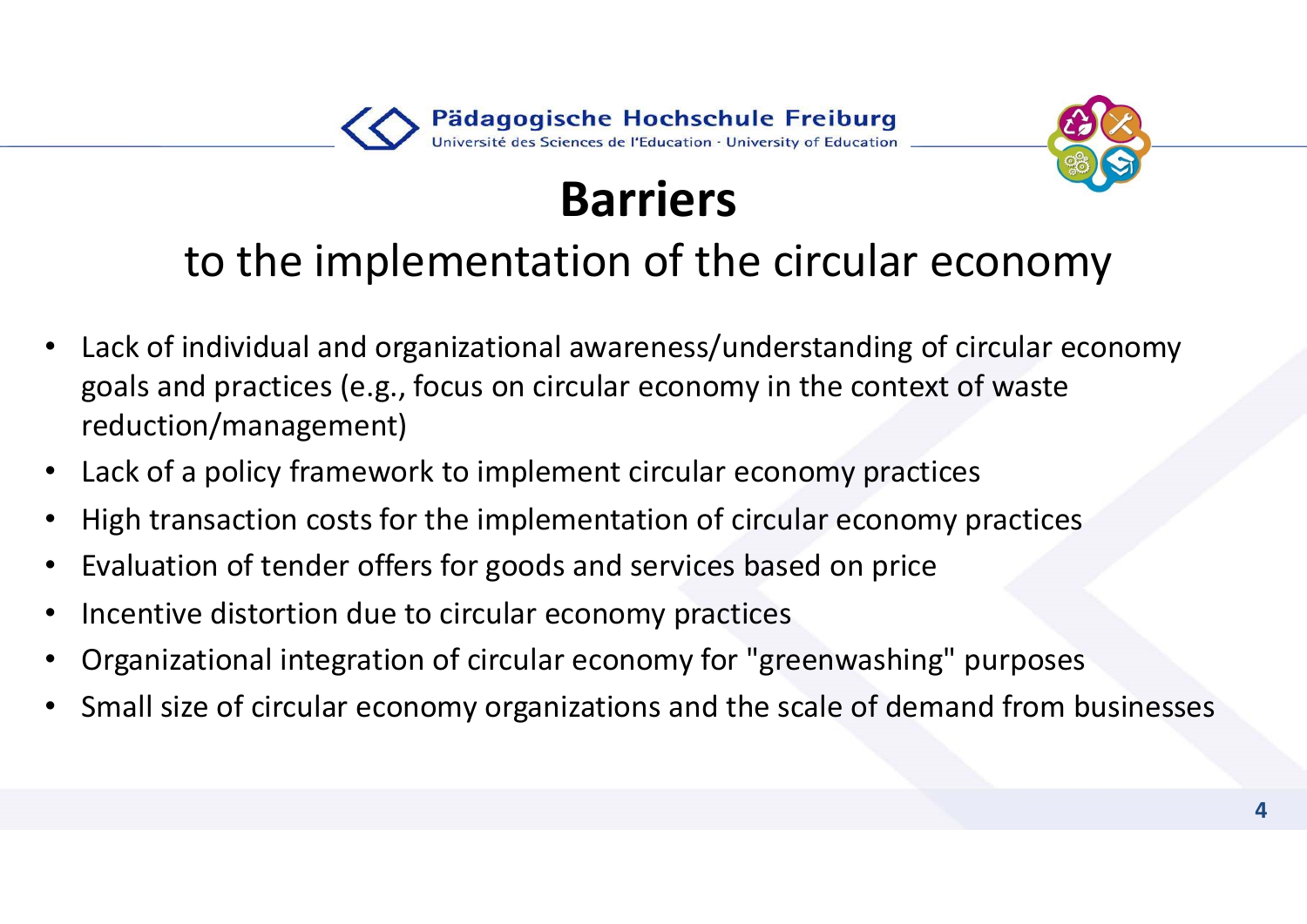#### Pädagogische Hochschule Freiburg Université des Sciences de l'Education · University of Education



#### Possibilities

#### to the implementation of the circular economy

- Finding a unified definition of the circular economy and disseminating it through workshops and policy publications.
- Establishment of a political strategy regarding the circular economy
- Awarding prizes related to the circular economy
- Hiring staff to develop and implement circular economy practices in companies
- Efforts by companies to establish business partnerships with circular economy organizations
- Developing a joint, flexible network for companies, policy makers and universities
- Developing a curriculum to address the concept of circular economy for higher education institutions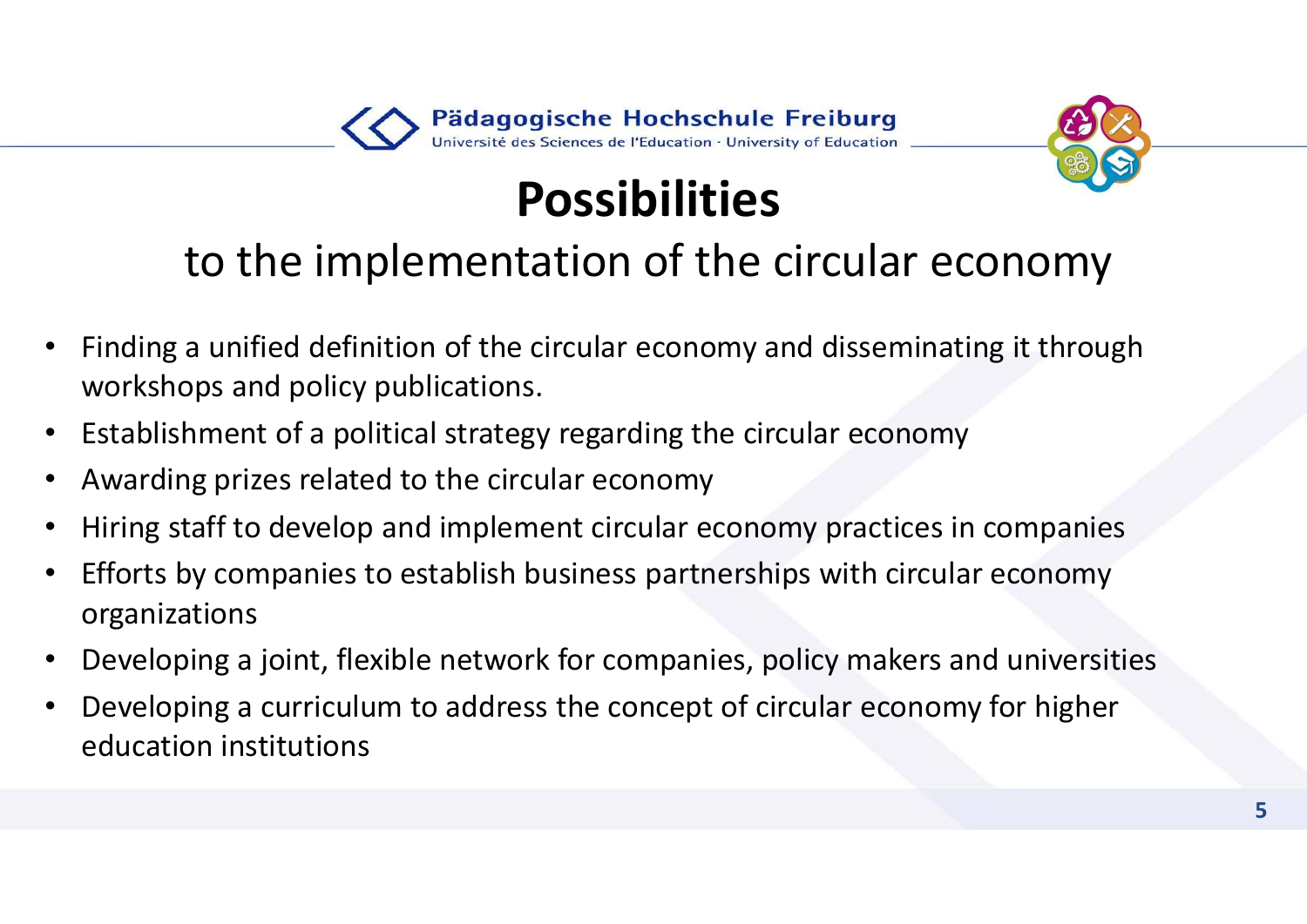

#### Workshop: A general Higher Education CE-Curriculum

- Overall:
	- What competencies/learning objectives must a general HE CE-Curriculum include?
- Horizontal:
	- How/can these have a transdisciplinary form?
- Vorkshop: A general Higher Education CE-Curriculum<br>
Workshop: A general Higher Education CE-Curriculum<br>
Diverall:<br>
 What competencies/learning objectives must a general HE CE-Curriculum include?<br>
 Is there a need for a d would get what?
	- Are there conceptual differences: materials, flows, waste, regulations, incentives …
- Vertical:
	- Are there cognitive, topical or other general basic elements: distinction between linear/circular, product/material flow, …
	- Has horizontal differentiation on introductory level to achieve at least some learning with limited learning time resources …